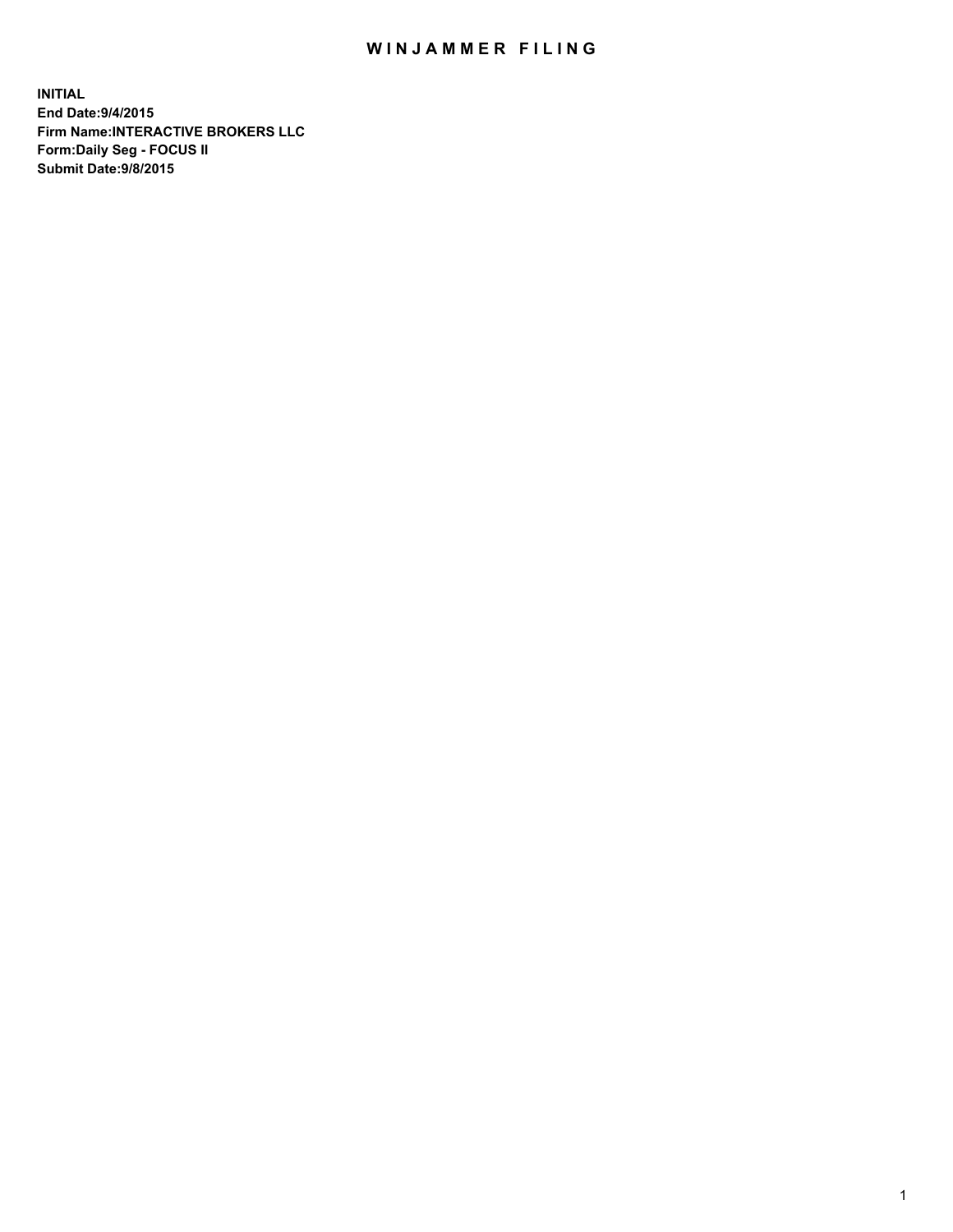## **INITIAL End Date:9/4/2015 Firm Name:INTERACTIVE BROKERS LLC Form:Daily Seg - FOCUS II Submit Date:9/8/2015 Daily Segregation - Cover Page**

| Name of Company<br><b>Contact Name</b><br><b>Contact Phone Number</b><br><b>Contact Email Address</b>                                                                                                                                                                                                                          | <b>INTERACTIVE BROKERS LLC</b><br><b>Michael Ellman</b><br>203-422-8926<br>mellman@interactivebrokers.co<br>$\mathbf{m}$ |
|--------------------------------------------------------------------------------------------------------------------------------------------------------------------------------------------------------------------------------------------------------------------------------------------------------------------------------|--------------------------------------------------------------------------------------------------------------------------|
| FCM's Customer Segregated Funds Residual Interest Target (choose one):<br>a. Minimum dollar amount: ; or<br>b. Minimum percentage of customer segregated funds required:% ; or<br>c. Dollar amount range between: and; or<br>d. Percentage range of customer segregated funds required between:% and%.                         | $\overline{\mathbf{0}}$<br>0<br>155,000,000 245,000,000<br>0 <sub>0</sub>                                                |
| FCM's Customer Secured Amount Funds Residual Interest Target (choose one):<br>a. Minimum dollar amount: ; or<br>b. Minimum percentage of customer secured funds required:%; or<br>c. Dollar amount range between: and; or<br>d. Percentage range of customer secured funds required between: % and %.                          | $\underline{\mathbf{0}}$<br>0<br>80,000,000 120,000,000<br>0 <sub>0</sub>                                                |
| FCM's Cleared Swaps Customer Collateral Residual Interest Target (choose one):<br>a. Minimum dollar amount: ; or<br>b. Minimum percentage of cleared swaps customer collateral required:% ; or<br>c. Dollar amount range between: and; or<br>d. Percentage range of cleared swaps customer collateral required between:% and%. | $\overline{\mathbf{0}}$<br>$\overline{\mathbf{0}}$<br>0 <sub>0</sub><br>0 <sup>0</sup>                                   |

Attach supporting documents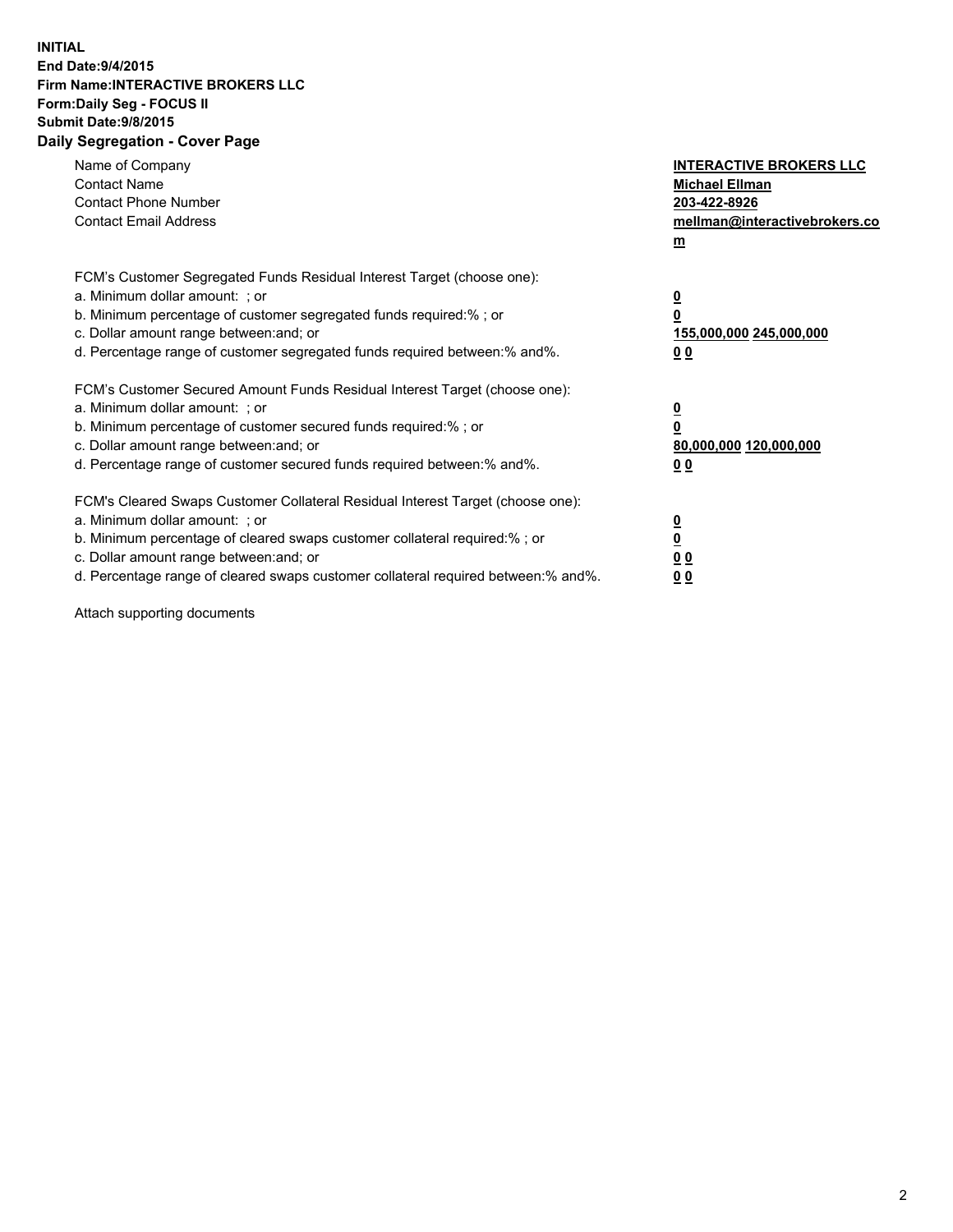## **INITIAL End Date:9/4/2015 Firm Name:INTERACTIVE BROKERS LLC Form:Daily Seg - FOCUS II Submit Date:9/8/2015 Daily Segregation - Secured Amounts**

|     | Foreign Futures and Foreign Options Secured Amounts                                         |                                   |
|-----|---------------------------------------------------------------------------------------------|-----------------------------------|
|     | Amount required to be set aside pursuant to law, rule or regulation of a foreign            | $0$ [7305]                        |
|     | government or a rule of a self-regulatory organization authorized thereunder                |                                   |
| 1.  | Net ledger balance - Foreign Futures and Foreign Option Trading - All Customers             |                                   |
|     | A. Cash                                                                                     | 349,598,440 [7315]                |
|     | B. Securities (at market)                                                                   | $0$ [7317]                        |
| 2.  | Net unrealized profit (loss) in open futures contracts traded on a foreign board of trade   | -17,602,487 [7325]                |
| 3.  | Exchange traded options                                                                     |                                   |
|     | a. Market value of open option contracts purchased on a foreign board of trade              | 82,807 [7335]                     |
|     | b. Market value of open contracts granted (sold) on a foreign board of trade                | -238,752 [7337]                   |
| 4.  | Net equity (deficit) (add lines 1.2. and 3.)                                                | 331,840,008 [7345]                |
| 5.  | Account liquidating to a deficit and account with a debit balances - gross amount           | 271,108 [7351]                    |
|     | Less: amount offset by customer owned securities                                            | 0 [7352] 271,108 [7354]           |
| 6.  | Amount required to be set aside as the secured amount - Net Liquidating Equity              | 332,111,116 [7355]                |
|     | Method (add lines 4 and 5)                                                                  |                                   |
| 7.  | Greater of amount required to be set aside pursuant to foreign jurisdiction (above) or line | 332,111,116 [7360]                |
|     | 6.                                                                                          |                                   |
|     | FUNDS DEPOSITED IN SEPARATE REGULATION 30.7 ACCOUNTS                                        |                                   |
| 1.  | Cash in banks                                                                               |                                   |
|     | A. Banks located in the United States                                                       | 4,800,149 [7500]                  |
|     | B. Other banks qualified under Regulation 30.7                                              | 0 [7520] 4,800,149 [7530]         |
| 2.  | Securities                                                                                  |                                   |
|     | A. In safekeeping with banks located in the United States                                   | 358,247,702 [7540]                |
|     | B. In safekeeping with other banks qualified under Regulation 30.7                          | 0 [7560] 358,247,702 [7570]       |
| 3.  | Equities with registered futures commission merchants                                       |                                   |
|     | A. Cash                                                                                     | $0$ [7580]                        |
|     | <b>B.</b> Securities                                                                        | $0$ [7590]                        |
|     | C. Unrealized gain (loss) on open futures contracts                                         | $0$ [7600]                        |
|     | D. Value of long option contracts                                                           | $0$ [7610]                        |
|     | E. Value of short option contracts                                                          | 0 [7615] 0 [7620]                 |
| 4.  | Amounts held by clearing organizations of foreign boards of trade                           |                                   |
|     | A. Cash                                                                                     | $0$ [7640]                        |
|     | <b>B.</b> Securities                                                                        | $0$ [7650]                        |
|     | C. Amount due to (from) clearing organization - daily variation                             | $0$ [7660]                        |
|     | D. Value of long option contracts                                                           | $0$ [7670]                        |
|     | E. Value of short option contracts                                                          | 0 [7675] 0 [7680]                 |
| 5.  | Amounts held by members of foreign boards of trade                                          |                                   |
|     | A. Cash                                                                                     | 93,195,678 [7700]                 |
|     | <b>B.</b> Securities                                                                        | $0$ [7710]                        |
|     | C. Unrealized gain (loss) on open futures contracts                                         | -423,599 [7720]                   |
|     | D. Value of long option contracts                                                           | 82,930 [7730]                     |
|     | E. Value of short option contracts                                                          | -238,862 [7735] 92,616,147 [7740] |
| 6.  | Amounts with other depositories designated by a foreign board of trade                      | $0$ [7760]                        |
| 7.  | Segregated funds on hand                                                                    | $0$ [7765]                        |
| 8.  | Total funds in separate section 30.7 accounts                                               | 455,663,998 [7770]                |
| 9.  | Excess (deficiency) Set Aside for Secured Amount (subtract line 7 Secured Statement         | 123,552,882 [7380]                |
|     | Page 1 from Line 8)                                                                         |                                   |
| 10. | Management Target Amount for Excess funds in separate section 30.7 accounts                 | 80,000,000 [7780]                 |
| 11. | Excess (deficiency) funds in separate 30.7 accounts over (under) Management Target          | 43,552,882 [7785]                 |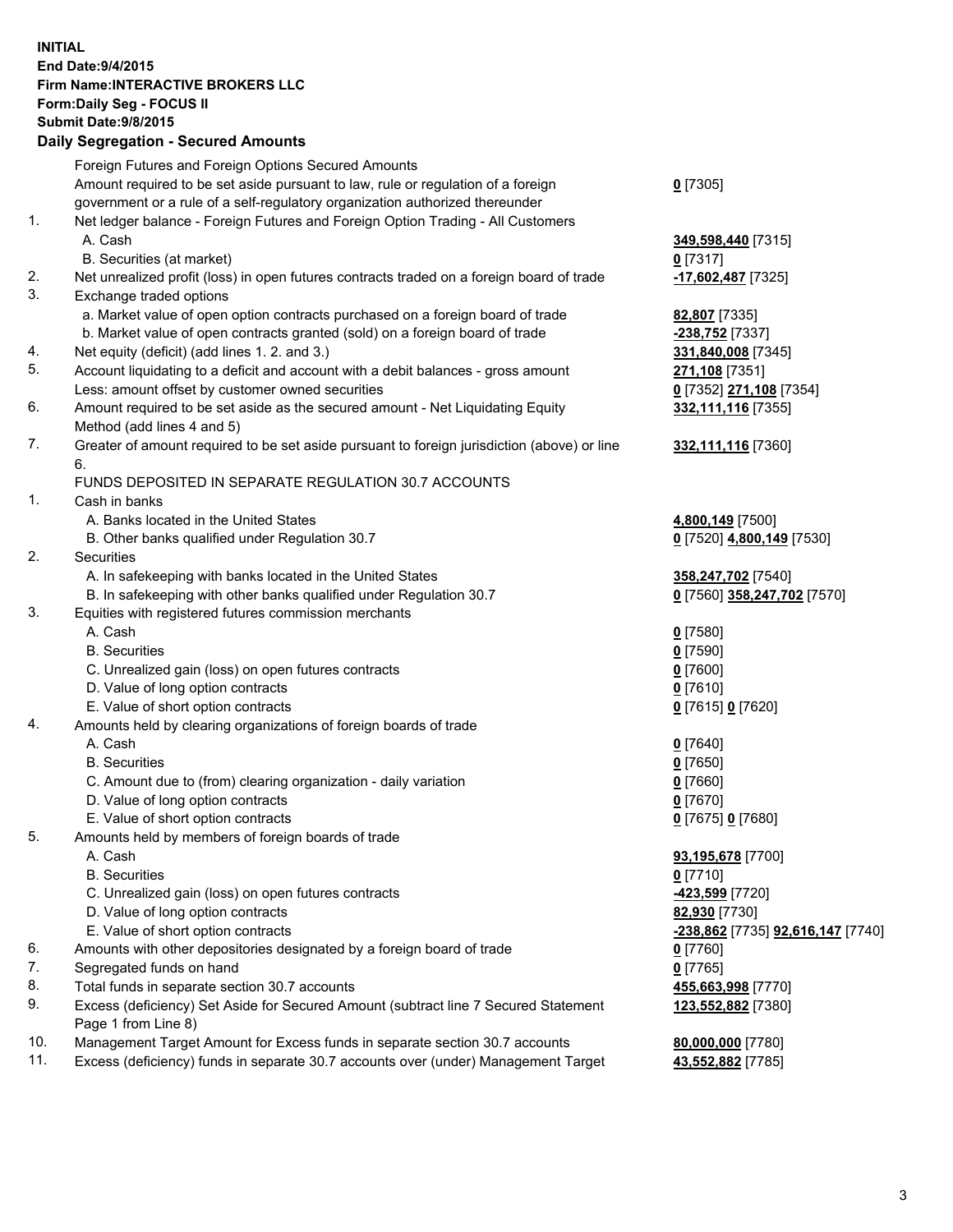**INITIAL End Date:9/4/2015 Firm Name:INTERACTIVE BROKERS LLC Form:Daily Seg - FOCUS II Submit Date:9/8/2015 Daily Segregation - Segregation Statement** SEGREGATION REQUIREMENTS(Section 4d(2) of the CEAct) 1. Net ledger balance A. Cash **2,686,202,191** [7010] B. Securities (at market) **0** [7020] 2. Net unrealized profit (loss) in open futures contracts traded on a contract market **-3,946,478** [7030] 3. Exchange traded options A. Add market value of open option contracts purchased on a contract market **133,031,486** [7032] B. Deduct market value of open option contracts granted (sold) on a contract market **-237,107,079** [7033] 4. Net equity (deficit) (add lines 1, 2 and 3) **2,578,180,120** [7040] 5. Accounts liquidating to a deficit and accounts with debit balances - gross amount **1,091,076** [7045] Less: amount offset by customer securities **0** [7047] **1,091,076** [7050] 6. Amount required to be segregated (add lines 4 and 5) **2,579,271,196** [7060] FUNDS IN SEGREGATED ACCOUNTS 7. Deposited in segregated funds bank accounts A. Cash **428,824,354** [7070] B. Securities representing investments of customers' funds (at market) **1,409,865,602** [7080] C. Securities held for particular customers or option customers in lieu of cash (at market) **0** [7090] 8. Margins on deposit with derivatives clearing organizations of contract markets A. Cash **19,180,175** [7100] B. Securities representing investments of customers' funds (at market) **1,038,459,517** [7110] C. Securities held for particular customers or option customers in lieu of cash (at market) **0** [7120] 9. Net settlement from (to) derivatives clearing organizations of contract markets **-12,376,802** [7130] 10. Exchange traded options A. Value of open long option contracts **132,934,315** [7132] B. Value of open short option contracts **-237,009,958** [7133] 11. Net equities with other FCMs A. Net liquidating equity **0** [7140] B. Securities representing investments of customers' funds (at market) **0** [7160] C. Securities held for particular customers or option customers in lieu of cash (at market) **0** [7170] 12. Segregated funds on hand **0** [7150] 13. Total amount in segregation (add lines 7 through 12) **2,779,877,203** [7180] 14. Excess (deficiency) funds in segregation (subtract line 6 from line 13) **200,606,007** [7190] 15. Management Target Amount for Excess funds in segregation **155,000,000** [7194]

16. Excess (deficiency) funds in segregation over (under) Management Target Amount Excess

**45,606,007** [7198]